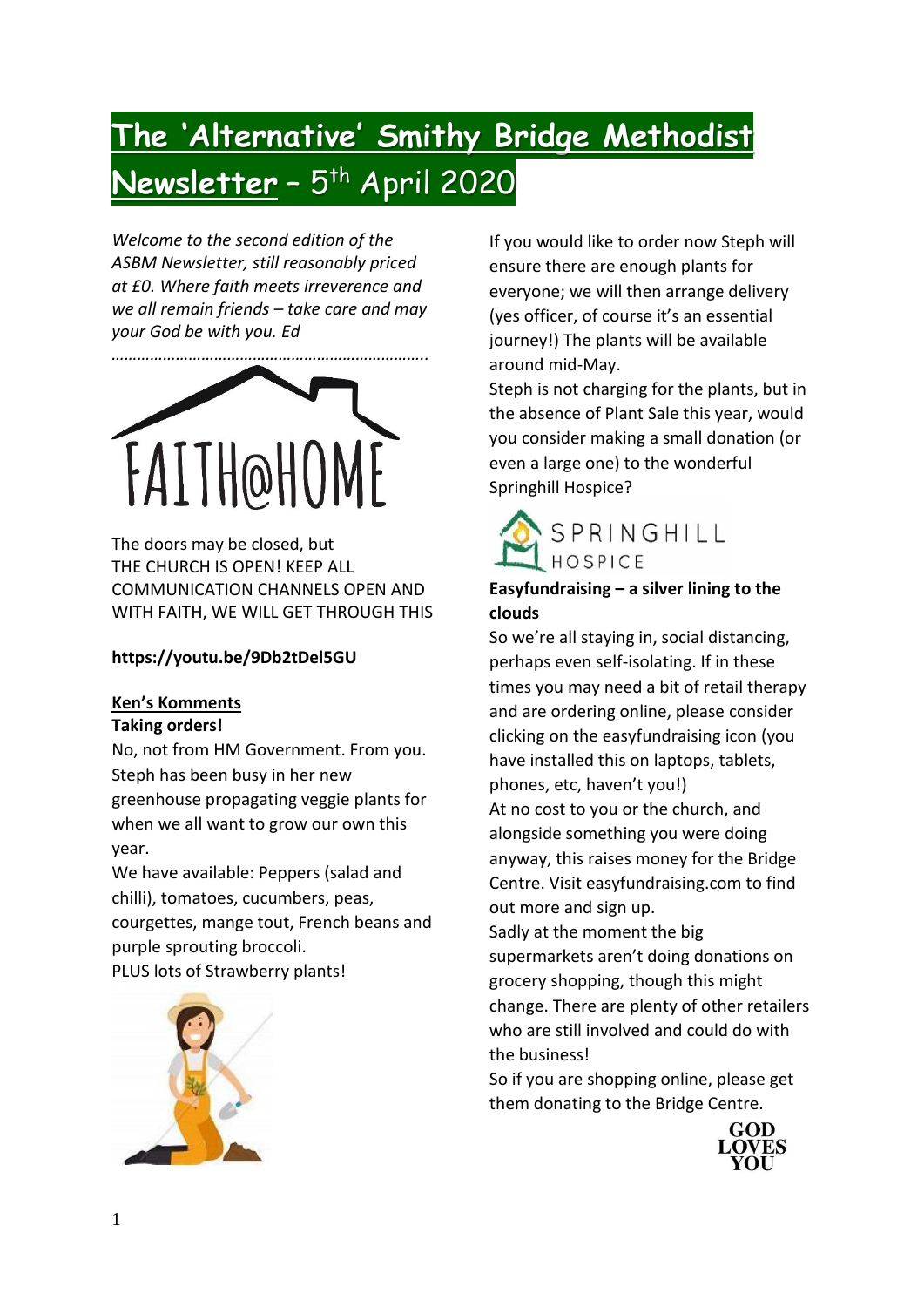#### **Rev Helen's message**



**A Prayer of Approach**  Lord We join you on a journey Where you rode on a donkey Echoes from another day before you were born Another journey to another place. The donkey an animal with no status or respect Often abused and mistreated A symbol for us of your humility.

We come in simple trust

We follow your footsteps to the cross.



This cross reminds us of Your sacrifice and the price You paid. Help us to understand how much it cost Here we are to worship

#### **Link to Light of the World**

**[https://www.youtube.com/watch?v=Cox](https://www.youtube.com/watch?v=CoxopsRSfdU) [opsRSfdU](https://www.youtube.com/watch?v=CoxopsRSfdU)**



Reading Luke 19 v 28 -40

The entry to Jerusalem Jesus' Triumphal Entry into Jerusalem After he had said this, he went on ahead, going up to Jerusalem.

When he had come near Bethphage and Bethany, at the place called the Mount of Olives, he sent two of the disciples, saying, "Go into the village ahead of you, and as you enter it you will find tied there a colt that has never been ridden. Untie it and bring it here. If anyone asks you, 'Why are you untying it?' just say this, 'The Lord needs it.'" So those who were sent departed and found it as he had told them.

As they were untying the colt, its owners asked them, "Why are you untying the colt?" They said, "The Lord needs it." Then they brought it to Jesus; and after throwing their cloaks on the colt, they set Jesus on it. As he rode along, people kept spreading their cloaks on the road. As he was now approaching the path down from the Mount of Olives, the whole multitude of the disciples began to praise God joyfully with a loud voice for all the deeds of power that they had seen, saying, "Blessed is the king who comes in the name of the Lord! Peace in heaven, and glory in the highest heaven!"

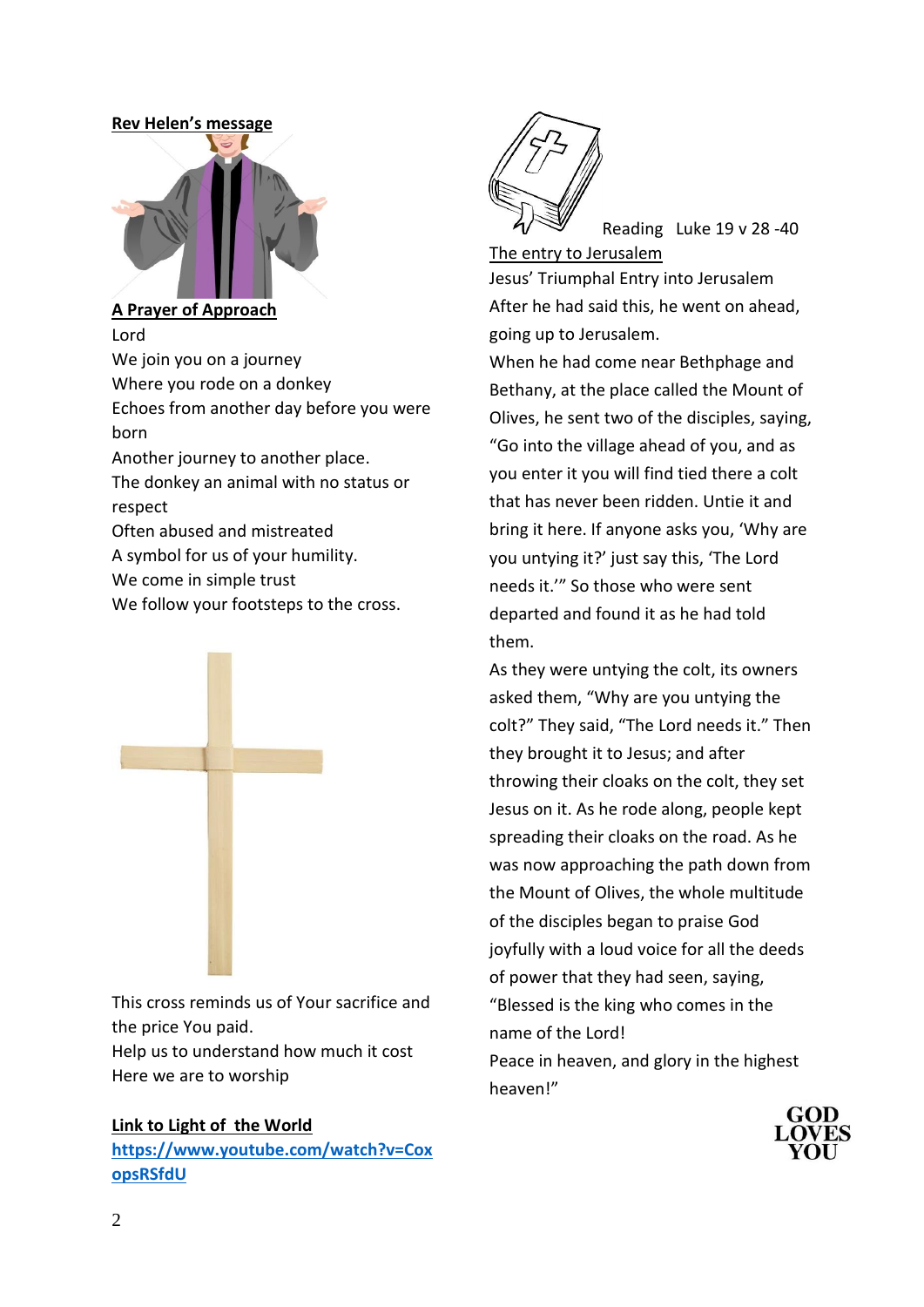Some of the Pharisees in the crowd said to him, "Teacher, order your disciples to stop." He answered, "I tell you, if these were silent, the stones would shout out."



#### **Hymn Link to The Servant King**

**[https://www.youtube.com/watch?v=Gr](https://www.youtube.com/watch?v=GrQiLEO4D5s) [QiLEO4D5s](https://www.youtube.com/watch?v=GrQiLEO4D5s)**

#### **Message from Rev Helen**

Following on from my message last week where I referred to the stones that become stepping stones I want to point out the reference again to the end of the reading

"I tell you if these (the disciples ) were silent, the stones would cry out." In our reading the Pharisees asked Jesus to tell the disciples, followers and believers to stop praising… and those words were his reply.

This is a timely reminder that throughout even the hardest times we must not stop praising.



Personally it has been a hard week. Our son has been really ill with the virus and when someone so close is suffering and there is nothing you can do as mum or Minister then it is tough.

There are times when we feel like singing There are times when we don't There are times when we don't know what to sing.

I don't know how many of you are in any of these places, but I know that some of you are in that place where it is hard to sing God's song.

For so many reasons I guess we are not in our familiar places where we worship with familiar faces and artefacts around us, or any of the elements of our worship styles and we are having to make sense of worshipping right where we are. Locked down worship because we are still being called to worship

To sing of God's love.



Palm Sunday …just in case you have forgotten which Sunday we are at. It is when we are called to celebrate, to welcome Jesus and wave palm leaves and lay down our cloaks. So how do we do this from our living

rooms?

How do we sing Allelluia?

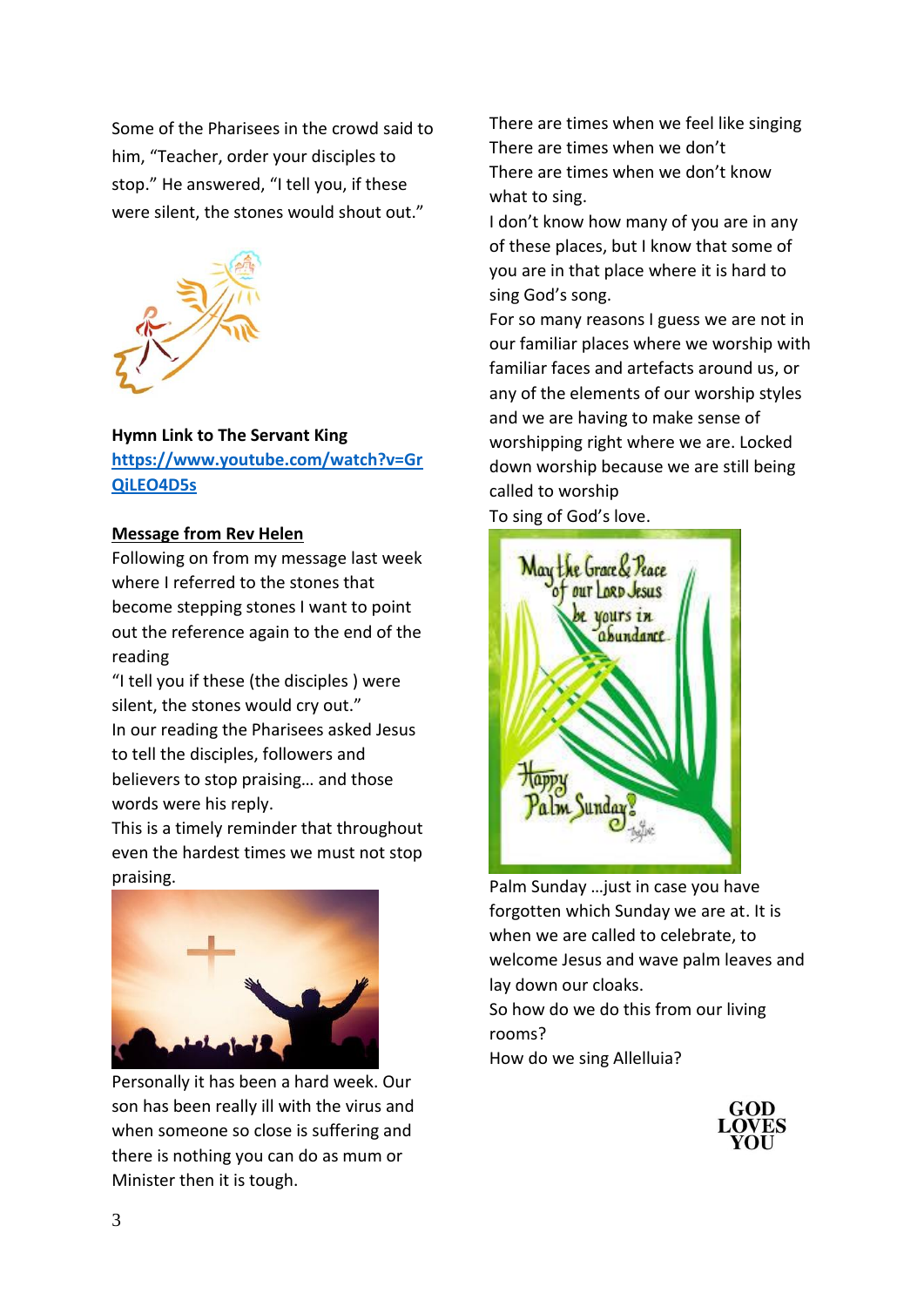

I want to take you back to the beginning of the reading you have heard today. We are told of a simple act by the magic two people…working together untying the colt.

Preparing the ground and the way being obedient to Jesus' call on their time and life.

Obviously bothered they had been asked as Jesus instructed them if anyone asks tell them the Lord needs it!!

So what is it that the Lord needs of us today?

Initially there is the temptation to fall back on what we always do …but we can't so we groan inwardly..even despair and at best a tad despondent.

Remember though those two disciples did what they had been asked and took the colt to Jesus … I am not suggesting you steal a donkey, but….!! They then put their cloaks on its back

This is a metaphor for us to take hold of. How can we lay down our cloaks?

Well we probably have not got cloaks in our wardrobes but we have coats … We wear coats to protect us from the elements if we don't we are a bit exposed to the wind and weather. Our protective shield removed

Could it be that this Palm Sunday we are being called to unveil some of our protective layers?

Some of the things that trouble us hold us back, things we fear things that inhibit and undermine our faith and belief the things that will enable us to continue to sing the Lord's song.

Laying down our cloaks could mean opening ourselves to more of God.. this will surely strengthen us in the days ahead. We will be free to wave the palms and shout Alleluia.



The reading also speaks of a multitude waving and cheering it seems far more than the 12 they were waiting to be released as Jesus rode down the road many waiting to be released waiting to join in.

Do you think… that this whole CV crisis might be a catalyst to growing God's kingdom.. There are so many more worshipping on line than come into our churches on Sunday. This whole procession was outside ..

Jesus's journey was a journey of hope a sign of hope for a people waiting to be released from the rule of the Romans seeking a new king. We know Jesus was not the kind of King they had anticipated hence the donkey and not a war horse. Today on Palm Sunday we are called to join in that triumphal procession once more.